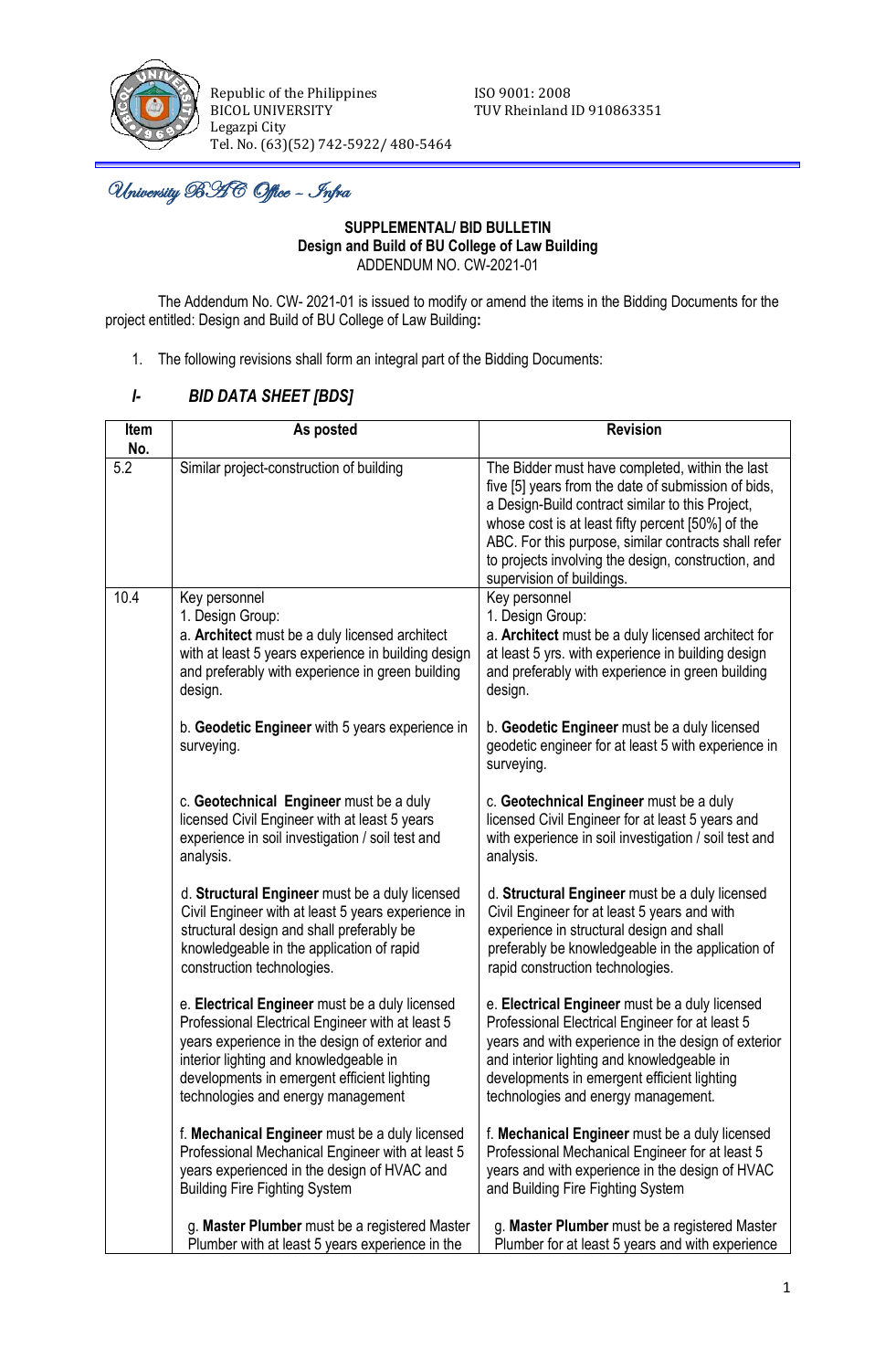|     | design of Sanitary, Drainage, Water Supply<br>System of the Building.                                                                                                                                                                                                                                                                                                                              | in the design of Sanitary, Drainage, Water<br>Supply System of the Building.                                                                                                                                                                                                                                                                                                                               |
|-----|----------------------------------------------------------------------------------------------------------------------------------------------------------------------------------------------------------------------------------------------------------------------------------------------------------------------------------------------------------------------------------------------------|------------------------------------------------------------------------------------------------------------------------------------------------------------------------------------------------------------------------------------------------------------------------------------------------------------------------------------------------------------------------------------------------------------|
|     | h. Value Engineer/ Analyst must have a<br>certificate as Value Engineer and must have at<br>least 5 years experience in building construction<br>and knowledgeable in the application of rapid<br>construction technologies.                                                                                                                                                                       | h. Value Engineer/ Analyst must have a<br>certificate as Value Engineer and must have at<br>least 5 years experience in building construction<br>and knowledgeable in the application of rapid<br>construction technologies.                                                                                                                                                                               |
|     | The key professionals and the respective<br>qualifications of the Construction Personnel<br>shall be follows:                                                                                                                                                                                                                                                                                      | The key professionals and the respective<br>qualifications of the Construction Personnel<br>shall be follows:                                                                                                                                                                                                                                                                                              |
|     | 2. Construction Group:<br>a. Project Manager shall be a licensed Civil<br>Engineer preferably a practicing Geotechnical<br>Engineer with at least 5 years experience in<br>other similar projects. The Project Manager<br>should have a proven record of managerial<br>capability through the directing/ managing of<br>major civil engineering works, including projects<br>of similar magnitude. | 2. Construction Group:<br>a. Project Manager shall be a licensed Civil<br>Engineer preferably a practicing Geotechnical<br>Engineer for at least 5 years and with experience<br>in other similar projects. The Project Manager<br>should have a proven record of managerial<br>capability through the directing/ managing of<br>major civil engineering works, including projects<br>of similar magnitude. |
|     | b. Project Engineer shall be a duly licensed<br>Civil Engineer with at least 5 years experience<br>in similar comparable projects and shall<br>preferably knowledgeable in the application of<br>rapid construction technologies.                                                                                                                                                                  | b. Project Engineer shall be a duly licensed<br>Civil Engineer for at least 5 years and with<br>experience in similar comparable projects and<br>shall preferably be knowledgeable in the<br>application of rapid construction technologies.                                                                                                                                                               |
|     | c. Material Engineer must be a duly accredited<br>Material Engineer in accordance with the DPWH<br>Materials Testing standards and must have at<br>least 5 years experience in similar comparable<br>projects and shall preferably knowledgeable in<br>the application of rapid construction<br>technologies.                                                                                      | c. Material Engineer must be a duly accredited<br>Material Engineer in accordance with the DPWH<br>Materials Testing standards and must have at<br>least 5 years experience in similar comparable<br>projects and shall preferably be knowledgeable<br>in the application of rapid construction<br>technologies.                                                                                           |
|     | d. Foreman must have at least 3 years<br>experience in other similar comparable projects<br>and shall preferably knowledgeable in the<br>application of rapid construction technologies.                                                                                                                                                                                                           | d. Foreman must have at least 3 years<br>experience in other similar comparable projects<br>and shall preferably be knowledgeable in the<br>application of rapid construction technologies.                                                                                                                                                                                                                |
|     | e. Safety Officer must be an accredited safety<br>practitioner by the Department of Labor and<br>Employment (DOLE) and must have undergone<br>the prescribed forty hour Construction Safety<br>and Health Training (COSH) with at least 1 year<br>experience on Safety in Building Construction.                                                                                                   | e. Safety Officer must be an accredited safety<br>practitioner by the Department of Labor and<br>Employment (DOLE) and must have undergone<br>the prescribed forty hour Construction Safety<br>and Health Training (COSH) with at least 3 year<br>experience on Safety in Building Construction.                                                                                                           |
|     | e. First Aider must be an accredited First Aider<br>practitioner by the Red Cross of the Philippines<br>with at least 1 year experience in Building<br>Construction.                                                                                                                                                                                                                               | e. First Aider must be an accredited First Aider<br>practitioner by the Red Cross of the Philippines<br>with at least 1 year experience in Building<br>Construction.                                                                                                                                                                                                                                       |
| 7.1 |                                                                                                                                                                                                                                                                                                                                                                                                    | Subcontracting is not allowed                                                                                                                                                                                                                                                                                                                                                                              |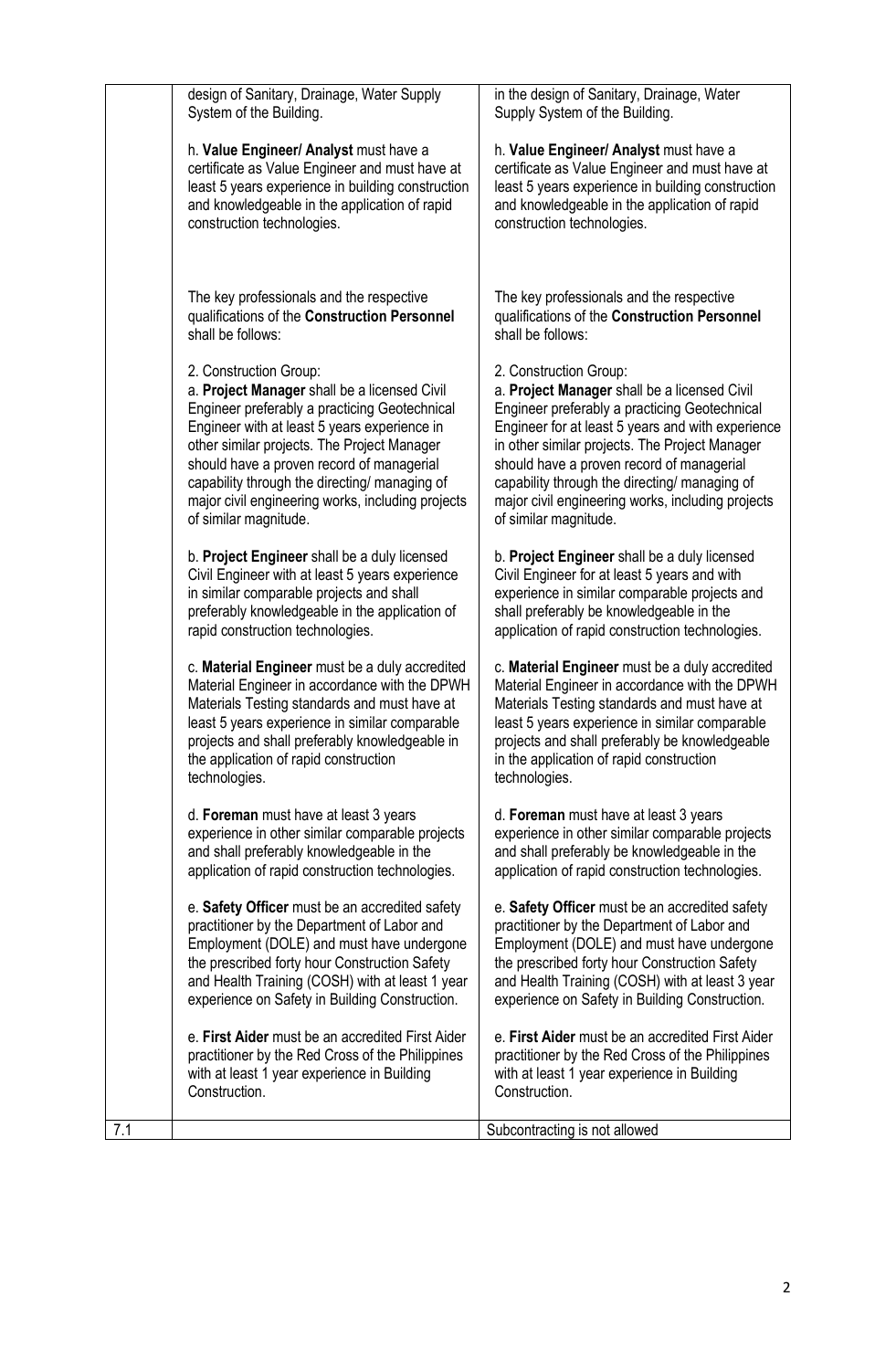# *II- SPECIAL CONDITIONS OF CONTRACT [SCC]*

| Item No. | As posted                                                                                                  | <b>Revision</b>                                                                                                                                                                       |
|----------|------------------------------------------------------------------------------------------------------------|---------------------------------------------------------------------------------------------------------------------------------------------------------------------------------------|
| 15.1     | Date when maintenance manual is required<br>[date]                                                         |                                                                                                                                                                                       |
|          | Date as built drawing is required is 14 days                                                               | The date by which the "as built" drawings and<br>maintenance manuals are required is upon<br>submission of the final billing.                                                         |
| 15.2     | Amount to be withheld if failed to submit<br>maintenance manual and as built is<br>P <sub>15</sub> ,000.00 | The amount to be withheld for failing to produce "as<br>built" drawings and/or operating and maintenance<br>manuals by the date required is the total amount of<br>the final billing. |

# *III-PROVISION III - GENERAL REQUIREMENTS OF TERMS OF REFERENCE*

d. National Structural Code of the Philippines 2015

### *IV- CHECKLIST OF TECHNICAL AND FINANCIAL DOCUMENTS*

#### **Checklist of Technical and Financial Documents**

### **I. TECHNICAL COMPONENT ENVELOPE**

#### *Class "A" Documents*

#### *Legal Documents*

- $\Box$  (a) Valid PhilGEPS Registration Certificate (Platinum Membership) (all pages);
	- **Or**
- ⬜ (b) Registration certificate from Securities and Exchange Commission (SEC), Department of Trade and Industry (DTI) for sole proprietorship, or Cooperative Development Authority (CDA) for cooperatives or its equivalent document; **And**
- $\Box$  (c) Mayor's or Business permit issued by the city or municipality where the principal place of business of the prospective bidder is located, or the equivalent document for Exclusive Economic Zones or Areas;
	- **And**
- $\Box$  (e) Tax clearance per E.O. No. 398, s. 2005, as finally reviewed and approved by the Bureau of Internal Revenue (BIR).

#### *Technical Documents*

- $\Box$  (f) Statement of the prospective bidder of all its ongoing government and private contracts, including contracts awarded but not yet started, if any, whether similar or not similar in nature and complexity to the contract to be bid with supporting documents;
	- 1.Notice of Award or Contract Agreement;
	- 2.Notice to Proceed issued by the owner, and;
	- 3.Updated Certificate of Accomplishment reflecting the target and actual accomplishment signed by the owner or owner's Project Engineer; **and**
- $\Box$  (g) Statement of the bidder's Single Largest Completed Contract (SLCC) similar to the contract to be bid, except under conditions provided under the rules, supported with;
	- 1.Contract Agreement;
	- 2.Certificate of Completion
	- 3.Certificate of Acceptance **and**
- ⬜ (h) Philippine Contractors Accreditation Board (PCAB) License;

**or** 

Special PCAB License in case of Joint Ventures;

**and** registration for the type and cost of the contract to be bid; **and**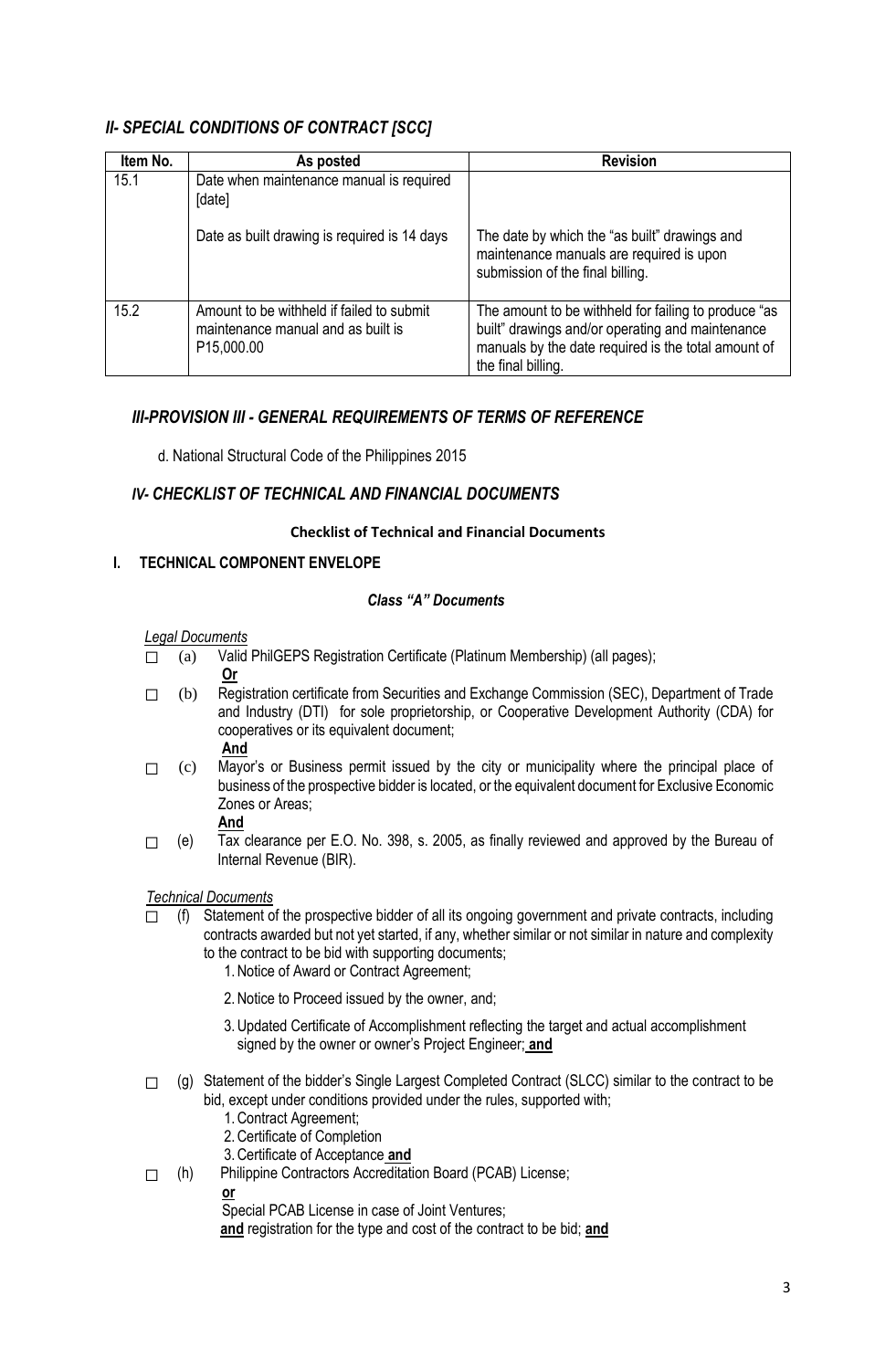- $\Box$  (i) Original copy of Bid Security. If in the form of a Surety Bond, submit also a certification issued by the Insurance Commission;
	- **or**

Original copy of Notarized Bid Securing Declaration; **and**

(j) Project Requirements, which shall include the following:

- $\Box$  a. Organizational chart for the contract to be bid;
- ⬜ b. List of contractor's key personnel {Design and Construction] to be assigned to the contract to be bid, with their complete qualification and experience data using prescribed form (including valid licenses, PRC, PTR, certification) supported by the following;
	- 1. Contractor's Letter- Certificate to Procuring Entity
	- 2. Key Personnel's Certificate of Employment
	- 3. Key Personnel's Bio Data

(Please use the attached forms and fill up all the information required)

- □ c. List of contractor's major equipment units, which are owned, leased, and/or under purchase agreements, supported by proof of ownership or certification of availability of equipment from the equipment lessor/vendor for the duration of the project, as the case may be; **and**
- ⬜ (k) Original duly signed Omnibus Sworn Statement (OSS); and if applicable, Original Notarized Secretary's Certificate in case of a corporation, partnership, or cooperative; or Original Special Power of Attorney of all members of the joint venture giving full power and authority to its officer to sign the OSS and do acts to represent the Bidder.

#### *Financial Documents*

 $\Box$  (I) The prospective bidder's audited financial statements, showing, among others, the prospective bidder's total and current assets and liabilities, stamped "received" by the BIR or its duly accredited and authorized institutions, for the preceding calendar year which should not be earlier than two (2) years from the date of bid submission; **and**

 $\Box$  (m) The prospective bidder's computation of Net Financial Contracting Capacity (NFCC).

#### *Class "B" Documents*

 $\Box$  (n) If applicable, duly signed joint venture agreement (JVA) in accordance with RA No. 4566 and its IRR in case the joint venture is already in existence; **or** 

duly notarized statements from all the potential joint venture partners stating that they will enter into and abide by the provisions of the JVA in the instance that the bid is successful.

#### **II. FINANCIAL COMPONENT ENVELOPE**

⬜ (o) Original of duly signed and accomplished Financial Bid Form; **and**

*Other documentary requirements under RA No. 9184*

- ⬜ (p) Original of duly signed Bid Prices in the Bill of Quantities; **and**
- $\Box$  (q) Duly accomplished Detailed Estimates Form, including a summary sheet indicating the unit prices of construction materials, labor rates, and equipment rentals used in coming up with the Bid. It shall comply with all the requirements as specified in the bid documents, including the scope of works. Lump sum estimate shall be rejected; **and**
- $\Box$  (r) Cash Flow by Quarter.